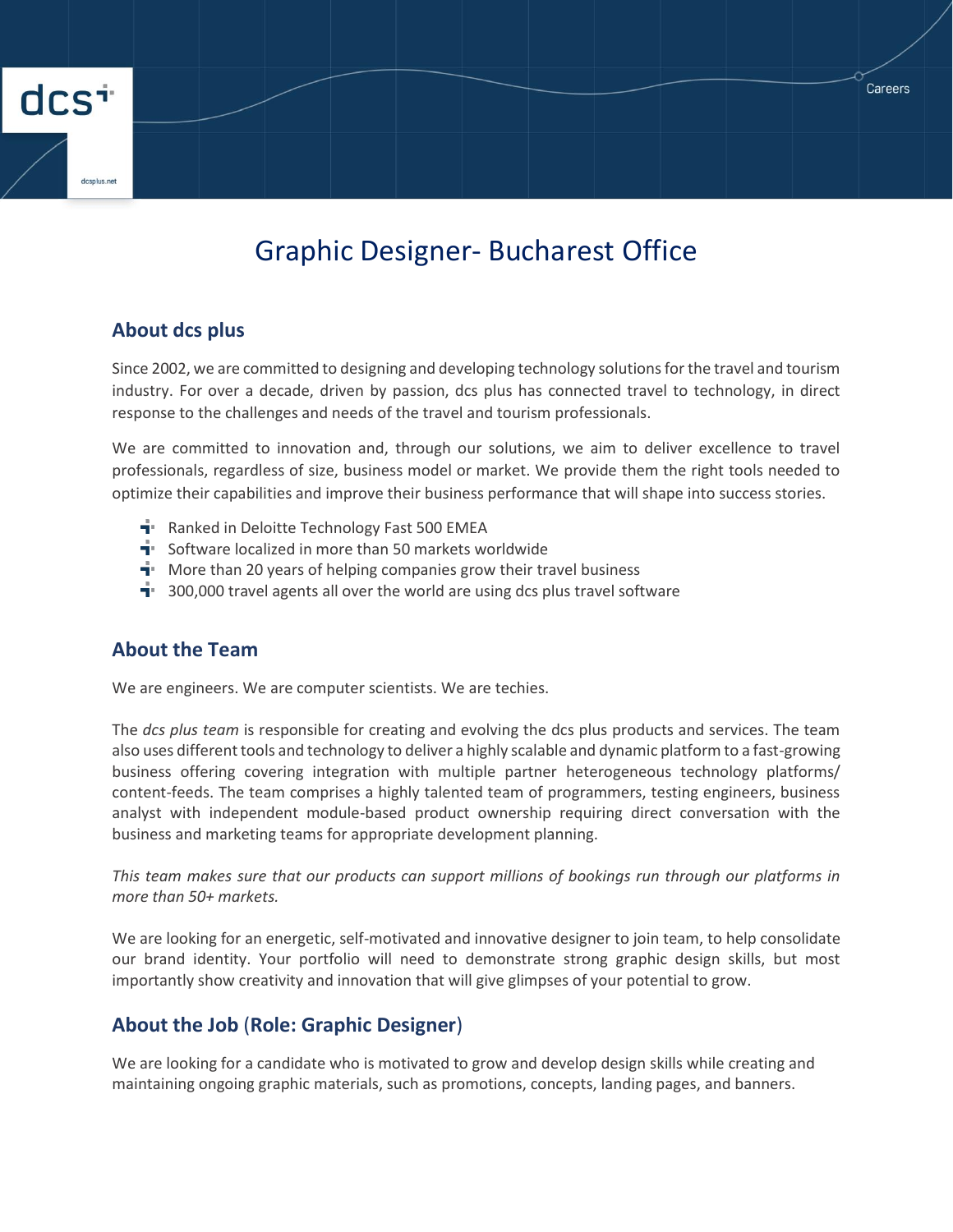# **What's in it for you?**

dcs<sup>+</sup>

- $\mathbf{\dot{a}}$  A role inside a growing company activating in a changing and versatile industry that continues to gain notoriety and expand in new markets.
- $\mathbf{I}$  Opportunity for learning, development, and recognition in a young, global and dynamic environment.
- $\mathbf{\dot{a}}$  Continuous growth ensured by constant feedback sessions.
- $\mathbf{\dot{a}}$  Certainty and stability of the team and of the working environment.

## **Responsibilities**

- $\mathbf{I}^*$  Designing conceptual visuals based on requirements using Adobe Creative Cloud Apps;
- $\mathbf{I}$  Support and collaborate with Marketing team to meet the market's design needs to build out our brand architecture, ongoing creative designs, and marketing assets as needs arise (including logos, creative materials, and content to support marketing campaigns);
- **T** Create a range of different digital materials including graphics, banners, email campaigns, graphs, landing pages and website improvements;
- $\mathbf{\dot{a}}$  Create on dcs plus and product presentation;
- $\mathbf{\dot{a}}$  Ensure that creative complies with brand, dcs plus platforms guidelines and specs and bring iterative improvements to our marketing and brand properties;
- $\mathbf{F}$  Create and revise information architecture documents and diagrams including but not limited to content diagrams, content maps, wire frame diagrams, comprehensive diagrams and static prototypes;
- $\mathbf{H}$  Manage multiple projects in different stages;
- $\mathbf{\dot{a}}$  Work together with the Product Teams to assist with product interface improvements.

#### **Essential Prior Expertise**

- $\mathbf{\dot{a}}$  Good Adobe Creative Cloud knowledge, Photoshop, and Illustrator
- $\mathbf{\dot{a}}$  Proven graphic designing experience of at least 2-3 years
- **T** Experience in 3D design advantage
- **T** Experience in Video design advantage
- $\mathbf{\dot{a}}$  You can communicate effectively in English (written and spoken)

#### **Desired Qualifications**

- **T** A well-rounded professional who connects the dots between businesses' needs, innovation, and good design;
- $\mathbf{\dot{a}}$  Strong creative vision with an understanding of business;
- $\mathbf{\dot{a}}$  Obsessed with good user-centered design practices and have an eye for detail.